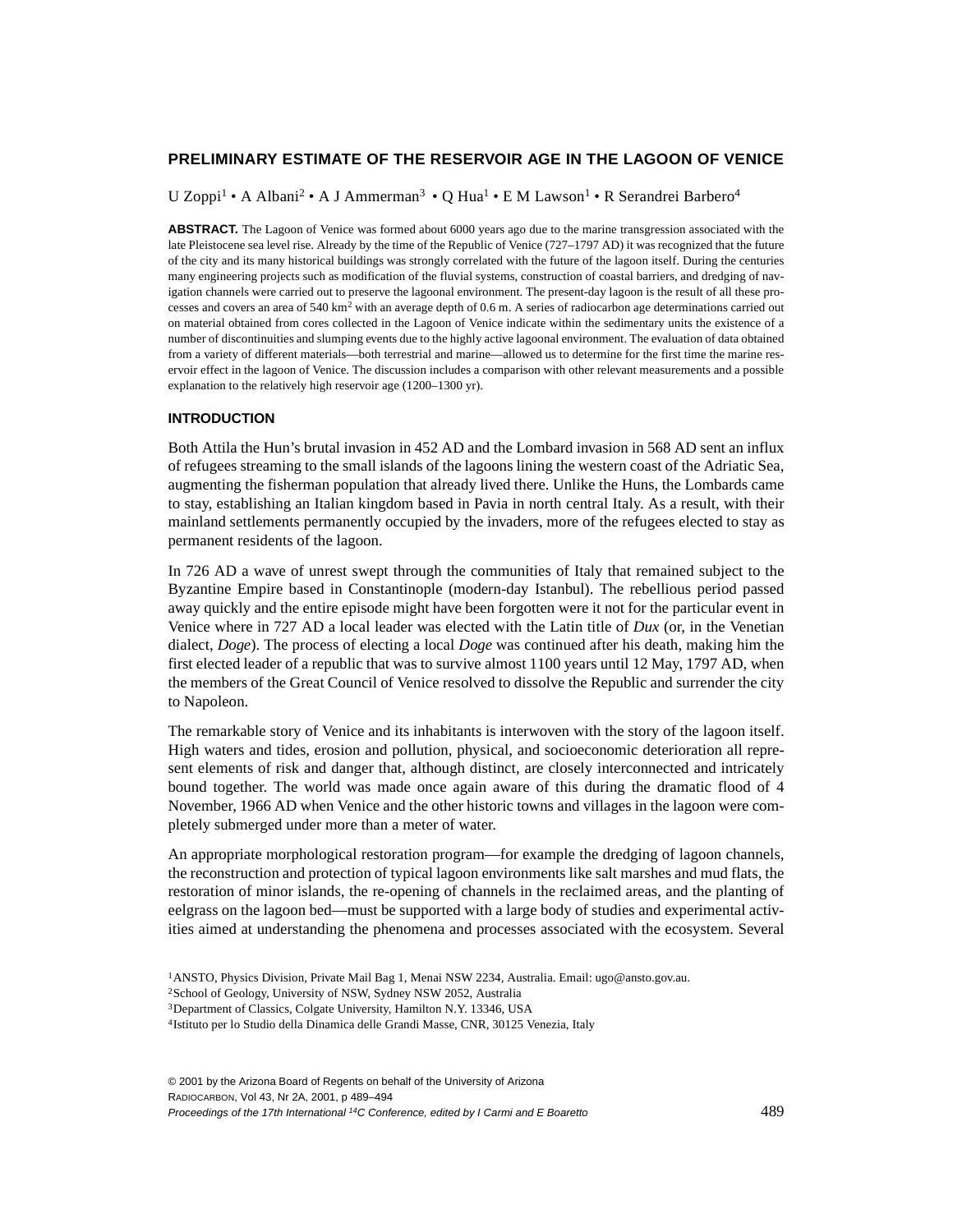490 *U Zoppi et al.*

studies on the present and past environments have been successfully conducted by means of benthic foraminifera (Albani et al. 1998; Albani and Serandrei Barbero 1990; Serandrei Barbero et al. 1997).

Foraminifera are marine unicellular organisms that secrete a test (shell) of calcium carbonate. At the death of the organism these tests become part of the sediment and therefore form a permanent record of the environmental conditions present during their life. Foraminifera are sensitive to different water qualities and, as they are abundant as number of species and as number of individuals, are very suitable for coastal assessment studies. Although the foraminiferal tests offer an ideal tool to investigate environmental changes and understand the sedimentary history of selected parts of the lagoon, the correlation with well established techniques based on land remnants and therefore the determination of an absolute time scale have been difficult because of the reservoir effect related to the marine environment.

This paper will present radiocarbon measurements aimed at determining the reservoir effect for the lagoon of Venice.

### **SAMPLE SELECTION**

The Lagoon of Venice was formed during the Flandrian transgression (Gatto and Carbognin 1981) and its deposits lie on the upper Adriatic paleoplain of Wurmian age. Although in some areas the base of the succession is not clearly identifiable due to the continental character of the early sediments, it was established that the boundary occurs widely at around 5.0 m below sea level and that the average sedimentation rate in the lagoon as a whole is about 7 cm per century (Ammerman et al. 1999).

In 1993, a series of archaeological excavations were carried out in the Lagoon of Venice at the Island of S. Francesco del Deserto, north of the Basilica (Figure 1), by the *Soprintendenza per i Beni Ambientali e Architettonici di Venezia* (Cafiero 1993). The excavation site consisted of a number of rectangular trenches generally 3–4 meters deep with the surrounding ground at 1.2 m above mean sea level. The excavations were wholly within the lagoonal sediments that in this area attain the thickness of 5–6 m. They revealed a lagoon sedimentary sequence containing the remains of a settlement from the fifth century (Ammerman et al. 1995; Serandrei Barbero et al. 1997).

From trench S10 (Figure 1), 8 m long, 3 m wide and 4 m deep, a few horizons were sampled. From level (9043) at –2.60 m we collected a leaf of laurel (sample OxA-8629) and at –2.70 m a number of foraminiferal tests (sample OZE696) of the genera *Ammonia*, *Helenina,* and *Cribononion* (Albani and Serandrei Barbero 1990). Assuming a constant sedimentation rate of 7 cm per century, a separation of 10 cm would correspond to an age difference of 140 years. However, the interval of 10 cm under consideration did not show any change in lithological character or any discontinuity. In fact, both samples represent the same sedimentological horizon. Therefore, we believe that the age difference should be much less than the hypothetical 140 years obtained with a constant sedimentation rate. Level (9046) at –3.30 m contained an abundant fauna of ostracods (sample OZE697) and foraminifera of the genera *Ammonia* and *Helenina* (sample OZE698). The level (9047) at –3.50 m still contained foraminiferal tests (mainly genus *Ammonia*, sample OZE699). Below these horizons, at – 3.85 m, the lagoonal deposits are replaced by sediment with swamp characteristics which is considered to preceding the establishment of the Lagoon proper.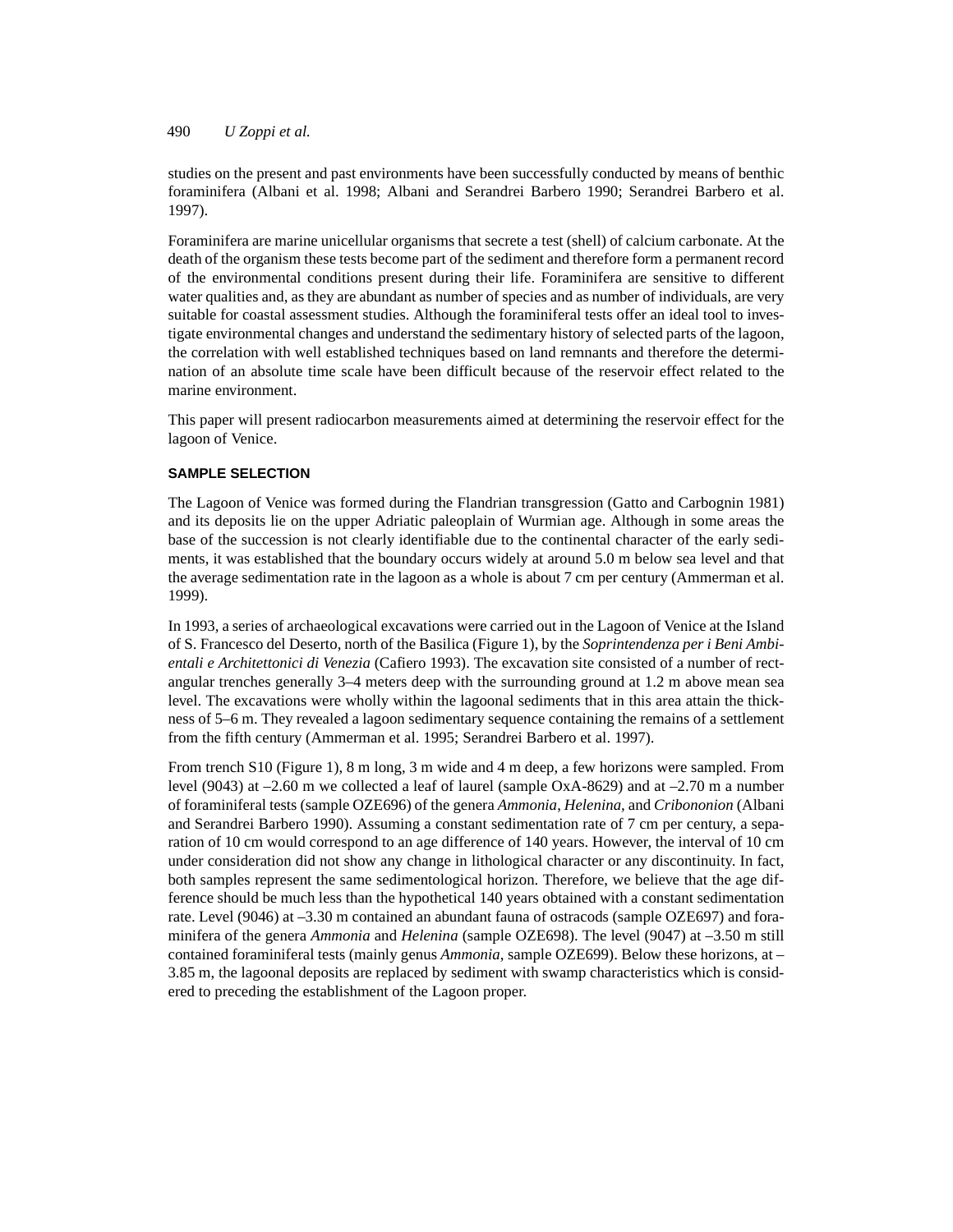

Figure 1 The excavation site at the Island of San Francesco del Deserto in the Lagoon of Venice

## **14C DATING**

Samples OZE696 to OZE699 were prepared and measured at the accelerator mass spectrometry (AMS) facility at ANSTO (Sydney, Australia; Lawson et al. 2000). All samples were washed with de-ionized water in a sonic bath and oven-dried at 60 °C for 2 days before being converted to  $CO<sub>2</sub>$ by hydrolysis using a modified method of Hoefs (1987): a reaction with 85%  $H_3PO_4$  in a sealed sidearm vessel maintained at 60 °C overnight. Finally, graphite targets were prepared by reducing  $CO<sub>2</sub>$ using zinc (400 °C) and iron (600 °C) catalysts in the presence of a small amount of hydrogen. The technical details of these methods can be found in Hua et al. (2001).

The  ${}^{14}C/{}^{13}C$  isotopic ratio was measured relative to the internationally accepted HOxI standard material (Stuiver 1983). After the AMS measurement, the remaining graphite was re-collected for  $\delta^{13}$ C determination with a stable isotope mass spectrometer. Corrections were applied for the machine background, for the contamination introduced in the preparation of the graphite target and for isotopic fractionation. The results of the  $^{14}C$  dating are listed in Table 1.

# **DISCUSSION**

The direct comparison of samples OxA-8629 and OZE696 retrieved from the same horizon will give us an estimate of the reservoir age for the Lagoon of Venice. Figure 2 shows how to derive the marine conventional age corresponding to the laurel leaf dated at  $1895 \pm 40$  BP. The difference between this marine conventional age (2255  $\pm$  45 BP) and the measured radiocarbon age (3190  $\pm$  40 BP) constitutes  $\Delta R$ . In this case  $\Delta R = 935 \pm 60$  yr. Taking under consideration the constant sedimen-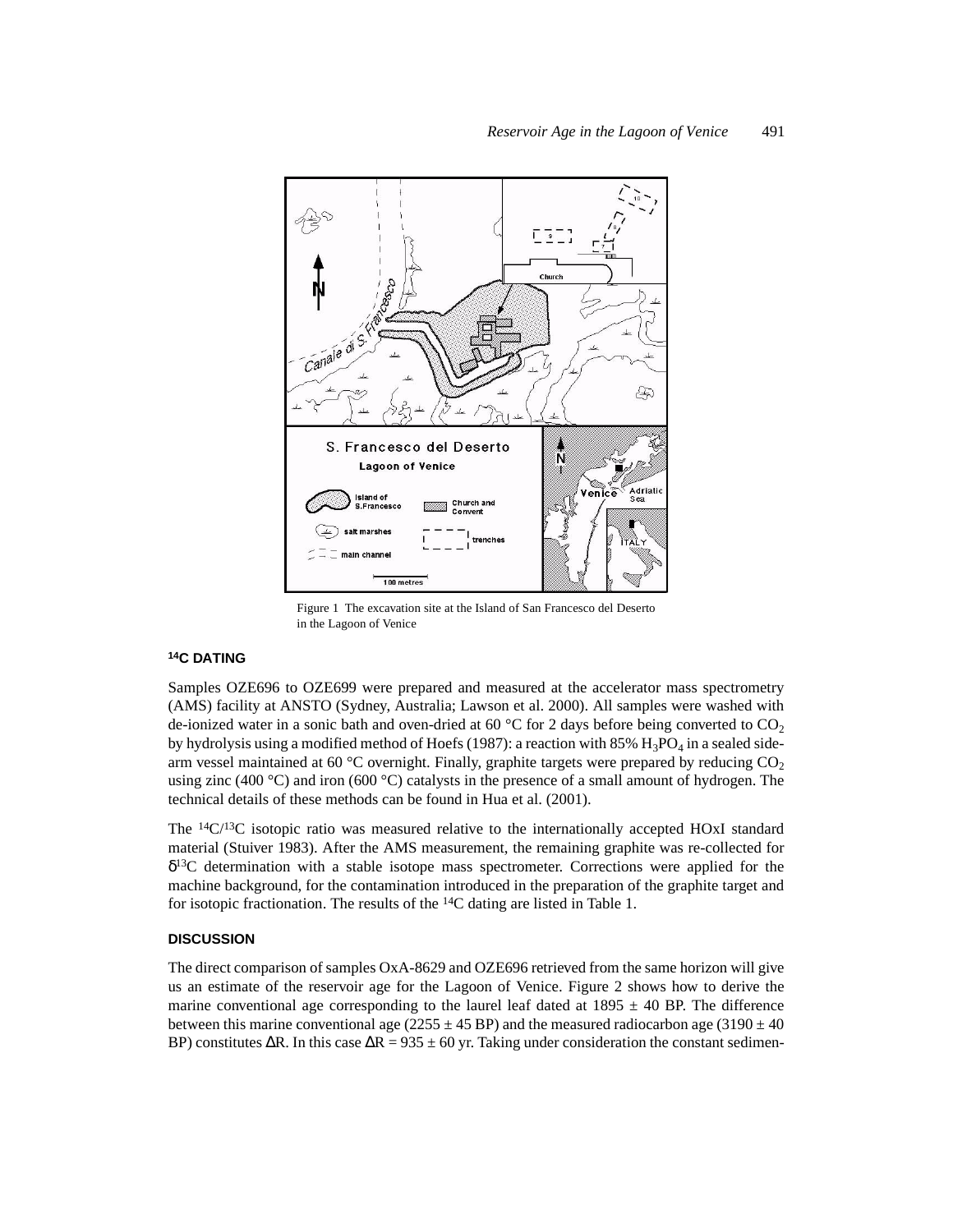

Figure 2 The comparison of the atmospheric and marine calibration curves (Stuiver et al. 1998a, 1998b) allows the determination of the corresponding marine conventional age which would give the same calibrated age as the laurel leaf dated at  $1895 \pm 40$  BP.

tation rate of 7 cm per century this value should be lowered by 140 years to  $\Delta R = 800 \pm 60$  yr. The actual ∆R value is situated between the two estimates presented here and seems quite high, especially when compared with other ∆R estimates carried over in nearby locations (Siani et al. 2000). For example, the result ∆R = 306 yr was obtained for a shell (*Chamalea gallina*) collected alive in 1945 at the Lido in Venice. However, it must be noted that the collection site is on the open sea side of the lagoon barrier and therefore subjected to a much lesser extent to the particular lagoonal environment dominated by the input of freshwater bearing 14C free residues derived from the erosion of the Dolomites. Similar high values were also measured in the San Francisco Bay (Ingram and Southon 1996) where the groundwater near the Sacramento River showed a  $^{14}$ C concentration equivalent to 65 pMC. Finally, only with this high reservoir effect it is possible to obtain for the excavated trench a consistent chronological sequence (Figure 3), which is compatible with the sedimentation rate of 7 cm per century determined by Ammerman et al. (1999).

Table 1 The measured <sup>14</sup>C ages for the samples collected in trench S10 (Figure 1). The analysis of samples OZE696 to OZE699 was performed at ANSTO (Lawson et al. 2000) and is presented in this paper. Samples with the prefix OxA were measured at the Oxford Radiocarbon Accelerator Unit (OXA-6784: Ammerman et al. 1999; OxA-8629 and OxA-8630: unpublished).

| Depth            | Code          | Material          | $\delta^{13}C$ (PDB) | ${}^{14}C$ age   |
|------------------|---------------|-------------------|----------------------|------------------|
| $-2.3 \text{ m}$ | OxA-6784      | Wood (Roman pipe) | $-22.8\%$            | $1785 \pm 50$ BP |
| $-2.6$ m         | $OxA-8629$    | Laurel leaf       | $-27.6\%$            | $1895 \pm 40$ BP |
| $-2.7$ m         | <b>OZE696</b> | Foraminifera      | $-5.14\%$            | $3190 \pm 40$ BP |
| $-3.3 \text{ m}$ | <b>OZE697</b> | Ostracods         | $-6.69\%$            | $4450 \pm 40$ BP |
| $-3.3 \text{ m}$ | <b>OZE698</b> | Foraminifera      | $-5.46\%$            | $4510 \pm 40$ BP |
| $-3.5$ m         | OZE699        | Foraminifera      | $-2.60\%$            | $4930 \pm 40$ BP |
| $-4.8 \text{ m}$ | $OxA-8630$    | Plant fibres      | $-26.5\%$            | $4880 \pm 45$ BP |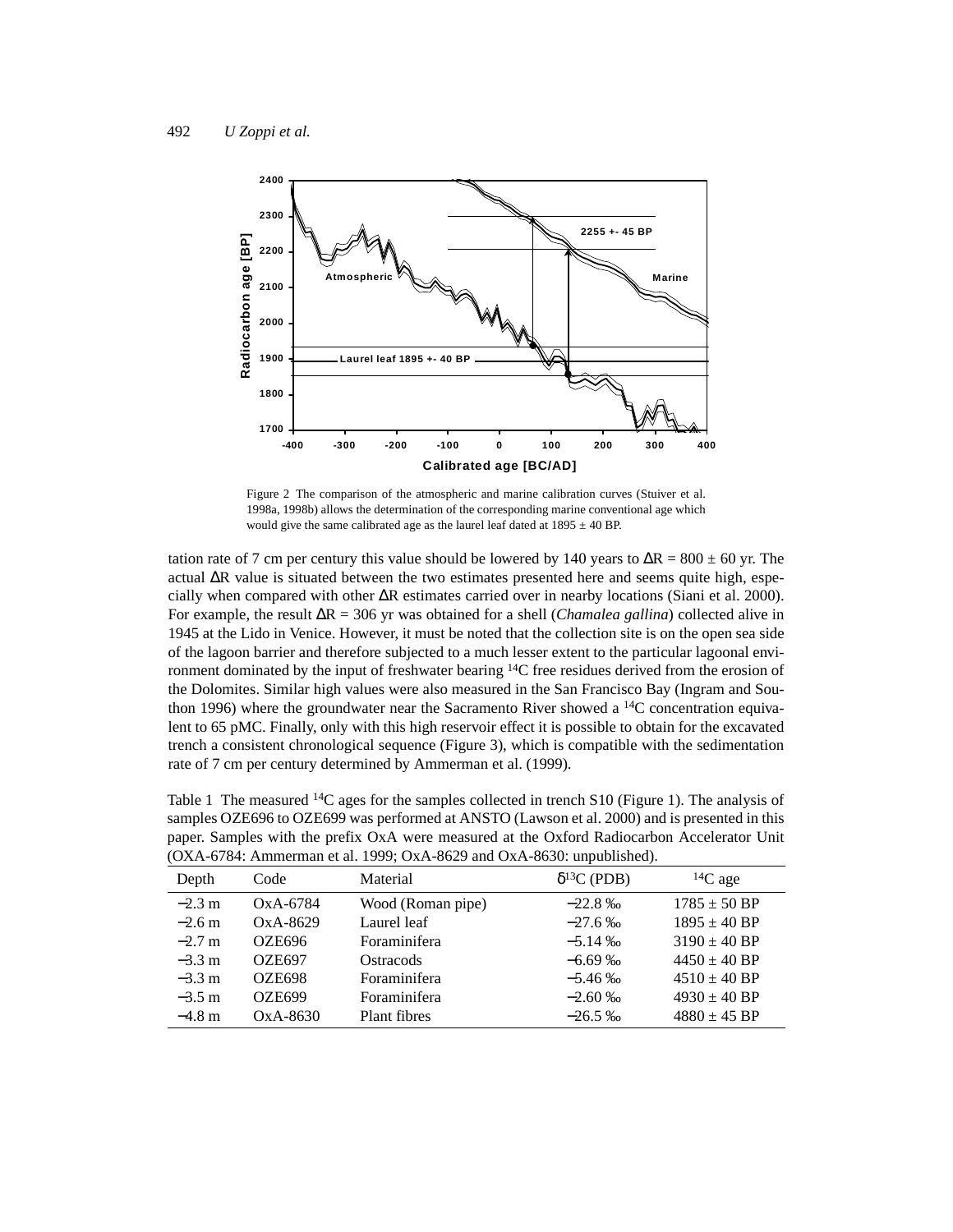Studies conducted on a number of salt marshes (Bonardi 1997; Bonardi et al. 1998) have revealed a series of different paleoenvironments. During the process of determining their chronology, a mismatch became evident between ages determined using shell fragments of marine gastropods and benthic foraminifera. A possible explanation might be related to the biological diversities such as dissimilar shell secretion and/or feeding modes that could cause a species-dependent reservoir age. Samples OZE697 and OZE698 show that among foraminifera, if interspecies differences exists, these are not strong enough to induce different reservoir ages.



Figure 3 The 2-σ calibrated age ranges for the samples presented in Table 1. The calibration was performed using the CALIB software (Stuiver and Reimer 1993) and the calibration curves of Stuiver et al. (1998a, 1998b). For the marine samples ∆R = 935 ± 60 yr was used. The broken line represents the mean sedimentation rate of 7 cm per century (Ammerman et al. 1999).

# **CONCLUSION**

Preliminary results show that the reservoir age in the lagoon of Venice is as high as 1200 years. Additional work is already planned to confirm this hypothesis. This includes the sampling of more cores and, when a lens of plants fibres is recovered, the dating of parallel foraminifera samples. Moreover, we intend to further assess interspecies differences between various carbonate-secreting organisms.

#### **REFERENCES**

- Albani AD, Serandrei Barbero R. 1990. I foraminiferi della Laguna e del Golfo di Venezia. *Memorie di Scienze Geologiche* (Università di Padova) 42:271–341.
- Albani AD, Favero VM, Serandrei Barbero R. 1998. Distribution of Sediment and Benthic Foraminifera in the Gulf of Venice, Italy. *Estuarine, Coastal and Shelf Science* 46(2):252–65.
- Ammerman AJ, De Min M, Housley R, McClennen CE. 1995. More on the origin of Venice. *Antiquity* 69:501– 10.
- Ammerman AJ, McClennen CE, De Min M, Housley R. 1999. Sea-level change and the archaeology of early Venice. *Antiquity* 73:303–12.
- Bonardi M. 1997. Studio dei processi evolutivi di alcune

barene della Laguna di Venezia (bacino Nord) in relazione alle variazioni del livello marino. Rapporto finale. Consorzio Venezia Nuova- C.N.R. Istituto per lo Studio della Dinamica delle Grandi Masse. 65 p.

- Bonardi M, Tosi L, Serandrei Barbero R, Canal E, Cavazzoni S, Albani AD. 1998. Evoluzione e cronologia di alcune barene della Laguna di Venezia in relazione alle variazioni del livello marino: banca dati. CNR-IS-DGM, Techn. Note 188. 100 p.
- Cafiero F. 1993. San Francesco del Deserto-Relazione di scavo eseguita per la Sopraintendenza per i Beni Ambientali ed Architettonici di Venezia. Unpublished.
- Gatto P, Carbognin L. 1981. The Lagoon of Venice: natural environmental trend and man-induced modifica-